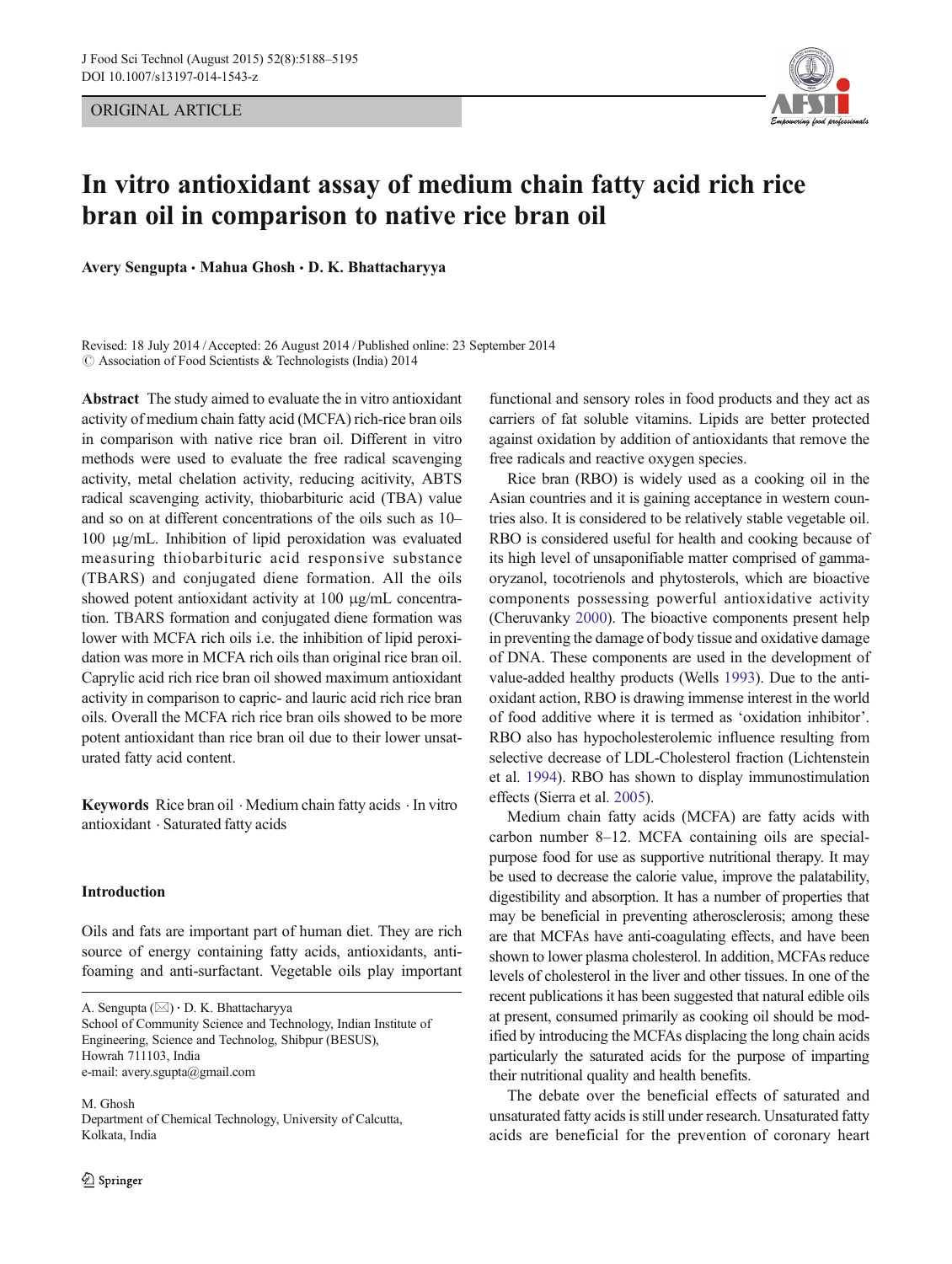disease and reduce platelet aggregation. On the other hand saturated fatty acids undergo less lipid peroxidation than unsaturated fatty acids. Lipid peroxidation is harmful to human body in causing a cascade of life-threatening diseases. Thus antioxidant comes into play to reduce the lipid peroxidation in the body. RBO acts as a good source of antioxidant due to the presence of the bioactive compounds but it is rich in unsaturated fatty acids. Thus the study aims in production of a structured lipid enzymatically by introduction of medium chain fatty acids into RBO in order to examine whether the antioxidant property of RBO enhances even further. In vitro antioxidant assay was performed to compare the effect of rice bran oil with that of the medium chain fatty acid-rich rice bran oil from the antioxidant point of view.

# Materials and methods

## Materials

Refined rice bran oil was procured from the market and the acid value was checked. Caprylic acid (C8:0), Capric acid (C10:0) and Lauric acid (C12:0) were obtained from Sigma Chemical Company. Lipase TLIM was a gift from Novozymes India Pvt. Ltd. All other reagents used were of analytical grade and procured from Merck India Ltd., Mumbai, India.

#### Preparation of oils

The reaction between caprylic acid, capric acid and lauric acid with rice bran oil was carried out in a packed-bed bioreactor at 3:1 molar ratio of fatty acid:oil for 6 h. The reactor consisted of a tubular glass column of 10 mm ID and was 50 cm long. It was also provided with a water jacket for temperature control. The immobilised enzyme (Rhizomucor mehei) packed into the reactor was retained in place by means of a sintered plate. The substrates were fed from the top and the products were collected at the bottom. The substrates were previously blended and well mixed at the reaction temperature before conducting the packed-bed reaction and were poured into the enzyme bed, maintaining a fixed sample head. Water from a constant temperature bath was circulated through the jacket by a peristaltic pump. A partial suction was given to maintain the constant flow rate (0.4 mL/min; optimized in the previous study); 20 g of enzyme was closely packed into the column by repeated tapping to avoid any air gaps. Transesterification reactions were then carried out by passing the substrate through the column. The temperature was maintained at the desired value of 60 °C by passing water through the column jacket. The product mixture was collected at the outlet and the product was steam stripped to remove the excess fatty acid from the reaction product. The fatty acid composition of the oils was determined by gas chromatography (GC).

Chromatographic analysis of oils

Fatty acid compositions of native and medium chain fatty acid-enriched rice bran oil were analysed by GC. The oils were saponified with 0·5 M KOH and methylated with boron trifluoride in methanol. The gas chromatograph (Agilent 6890 N; J&W Scientific, Wilmington, DE, USA) was fitted with a DB-Wax capillary column  $(30 \text{ m} \times 0.32 \text{ mm} \times 0.50)$ 25 mm) and a flame ionization detector. N2, H2 and airflow rate were maintained at 1, 30 and 300 ml/min, respectively. Inlet and detector temperatures were kept at 250 °C and the oven temperature was programmed to increase from 150 to 190 °C at a rate of 15 °C/min, then to hold for 5 min, and then to increase to 230 °C at a rate of 48 °C/min, and then again to hold for 10 min.

## Preparation of oil samples

Oil samples were prepared after dissolving them in DMSO (dimethyl sulfoxide). Preparation of oil samples for assay of different antioxidative enzymes were shown in Table [1.](#page-2-0)

#### Antioxidant assays

# DPPH assay

The free radical scavenging activity of rice bran oil and medium chain fatty acid rich rice bran oils dissolved in DMSO was measured by DPPH. Various concentrations of the oil were made upto 1 mL using adequate amount of DMSO; 1 mL of DPPH solution (0.2 mM) was added and kept for incubation at room temperature in dark for about 30 min. A control and blank was also performed simultaneously. The absorbance was read at 517 nm using spectrophotometer. Gallic acid was used as a standard. The percentage radical scavenging capacity was determined using the following formula:

$$
\% RSC = [(Ao-As)/Ao] \times 100
$$

Where Ao is the absorbance of control, and As is the absorbance of tested samples.

#### Estimation of reducing activity

Reducing activity was measured according to the method of Oyaizu (Oyaizu [1986\)](#page-7-0). Increase in antioxidant activity was indicated by increase in absorbance. Different concentrations of the samples and methanol were taken in a centrifuge tube. 2.5 mL of 1 % potassium ferricyanide  $[K_3Fe(CN)_6]$  was added. Total preparation was incubated at 50 °C for 20 min. After cooling 2.5 mL of 10 % TCA was added to it and the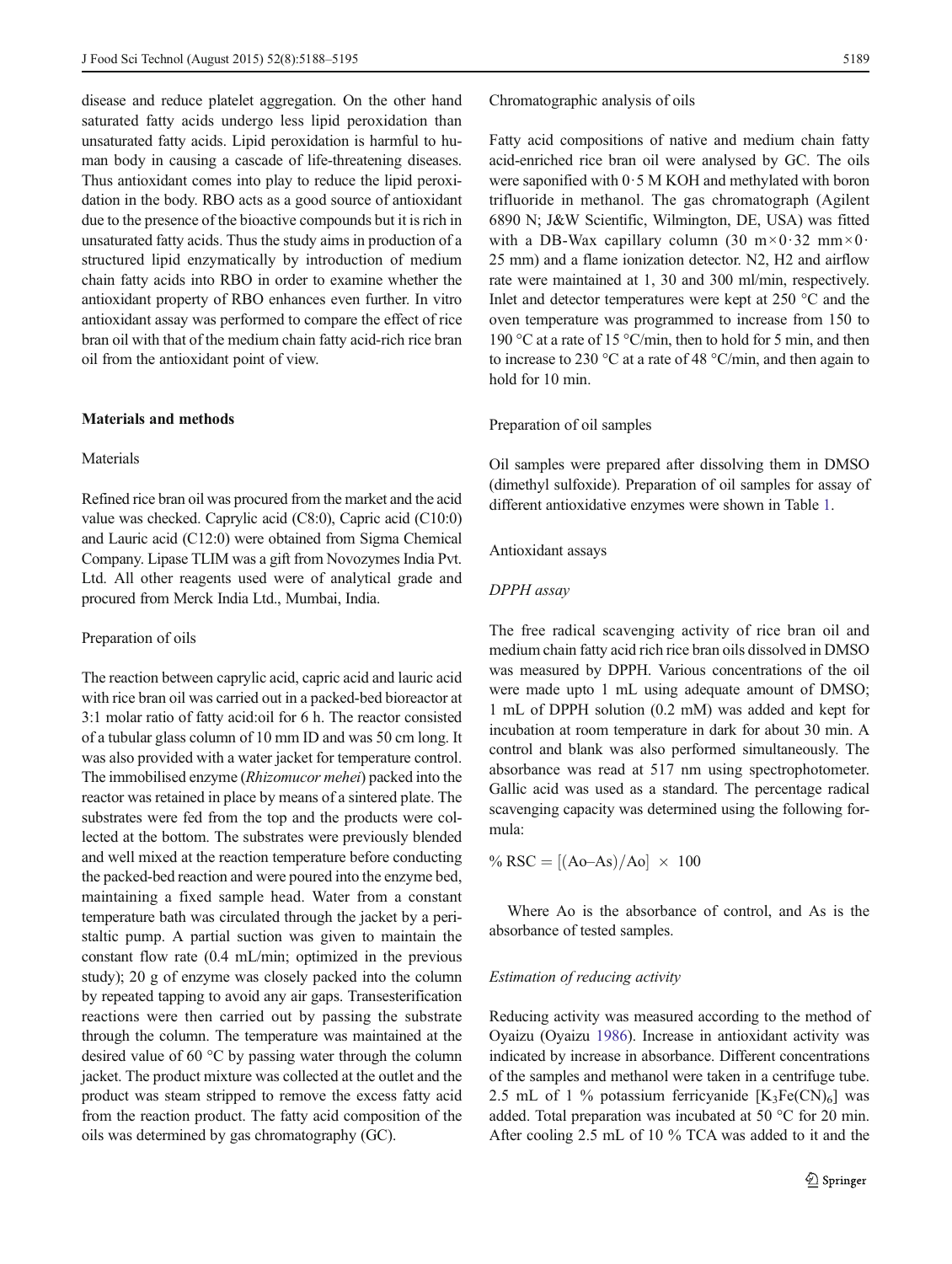<span id="page-2-0"></span>Table 1 Preparation of oil samples for antioxidant assays

| Sample                                       | Concentration<br>$(\mu g/mL)$ | <b>DMSO</b><br>(mL) |  |  |
|----------------------------------------------|-------------------------------|---------------------|--|--|
| Rice Bran Oil and MCFA<br>rich Rice Bran Oil | 10                            |                     |  |  |
|                                              | 20                            |                     |  |  |
|                                              | 30                            |                     |  |  |
|                                              | 50                            |                     |  |  |
|                                              | 100                           |                     |  |  |
|                                              |                               |                     |  |  |

mixture was centrifuged at 3,000 rpm for 10 min, then 2.5 mL fraction of supernatant was mixed with 2.5 mL of 0.1 % FeCl3 and left to stand for 10 min. Absorbance was measured at 700 nm. All analysis were run in triplicate and averaged.

# Estimation of metal chelation

Metal chelation activity was determined according to the method reported in the studies of Shyamala et al. (Shyamala et al. [2005\)](#page-7-0). Different concentration of samples were taken in different test tubes and mixed with 3 mL of methanol. 50 mL of 2 mmol/L FeCl<sub>2</sub> was added to it. 0.2 mL of 5 mmol/L Ferrozine was added and centrifuged at 5,000 rpm for 5 min. Absorbance of supernatant was taken at 562 nm.

# Estimation of hydroxyl radical scavenging activity

The hydroxyl radical scavenging activity was measured according to the protocol previously reported (Singh et al. [2002\)](#page-7-0). Different concentrations of samples were taken in different test tubes. 1 mL of Fe-Ethylenediaminetetraacetic acid (Fe-EDTA) solution (0.1 % ferrous ammonium sulphate and 0.26 % EDTA), 0.5 mL EDTA (0.018 %), 1 mL of DMSO (0.85 % v/v in 0.1 mol/L phosphate buffer, pH 7.4) were added to these tubes. The reaction was initiated by adding 0.5 mL of 0.22 % ascorbic acid. Test tubes were capped tightly and heated on a water bath at 90 °C for 15 min. The reaction was terminated by the addition of 1 mL of cold trichloroacetic acid (TCA) (17.5 %). 3 mL of Nash reagent (75 g of ammonium acetate, 3 mL of glacial acetic acid and 2 mL of acetyl acetone were mixed and raised to 1 L with methanol) was added to all of the test tubes and left at room temperature for 15 min for colour development. The mixture was centrifuged at 5,000 rpm for 5 min. The intensity of the yellow colour formed was measured spectrophotometrically at 412 nm against blank. The percentage of hydroxyl radical scavenging activity is calculated as follows:

% HydroxylRadical ScavengingActivity

 $= (1 - Absorbance of Sample/Absorbance of Blank) \times 100$ 

Inhibition of lipid peroxidation

# Estimation of TBARS by FTC Method

The ferric thiocyanate method (Ozsoy et al. [2008](#page-7-0)) was used to determine the inhibition of lipid peroxidation. A linoleic acid emulsion (0.02 mol/L) was prepared with linoleic acid (0.28 mg) and Tween 20 (0.28 mg) in phosphate buffer at pH 7.4 (50 mL, 0.05 mol/L). Different concentrations of samples were taken. 2.5 mL of linoleic acid emulsion and 2.3 mL of phosphate buffer (0.2 mol/L, pH 7.0) were added to the sample and was homogenized on ice. The reaction mixture was incubated at 37 °C in the dark for an hour. To 0.1 mL of the reaction mixture were added 4.7 mL of 75 % ethanol and 0.1 mL of 30 % ammonium thiocyanate. After 3 min, 0.1 mL of 0.02 mol/L  $FeCl<sub>2</sub>$  in 3.5 % HCl was added, and the absorbance of the supernatant was measured at 534 nm in a spectrophotometer (Shimadzu, Tokyo, Japan) every 24 h for 4 days, and the relative amounts of lipid peroxides were expressed in absorbance units, A534 nm.

# Estimation of conjugated diene formation

In this method the progress of autoxidation was monitored by UV absorbance at 234 nm (Amax of conjugated diene peroxides from linoleic acid oxidation) (Kleinveld et al. [1992\)](#page-7-0). After incubation mixture was shaken and 1 mL taken in a separating funnel. 5 mL of chloroformemethanol (2:1) was added to it and shaken and left to stand for 15–30 min., for layer separation. After separation of linoleic acid and experimental oil in a separating funnel, 0.2 mL of lower organic layer was taken in a centrifuge tube by passing through sodium sulphate. 3 mL of isooctane was added and absorbance was measured at 233 nm. Diene concentration was measured by the following formula using absorbance of the sample:

% Conjugation of dienes  $0: 84 \times (Absorbane/B \times C) - K0$ 

- K0 0.03
- B cell length
- C concentration of linolenic acid in g/L

### Thiobarbarbituric acid value (TBA)

The TBA value of different samples was determined using the method of Marcuse et al. (Marcuse, & Johansson, [1973\)](#page-7-0). About 100 mg of oil sample was dissolved in 25 mL of 1 butanol. A 25 mL aliquot of the above solution was mixed thoroughly with 5.0 mL of TBA reagent (200 mg of TBA in 100 mL of 1-butanol) and heated at 90 °C for 10 mins. The absorbance was measured at 530 nm. At the same time reagent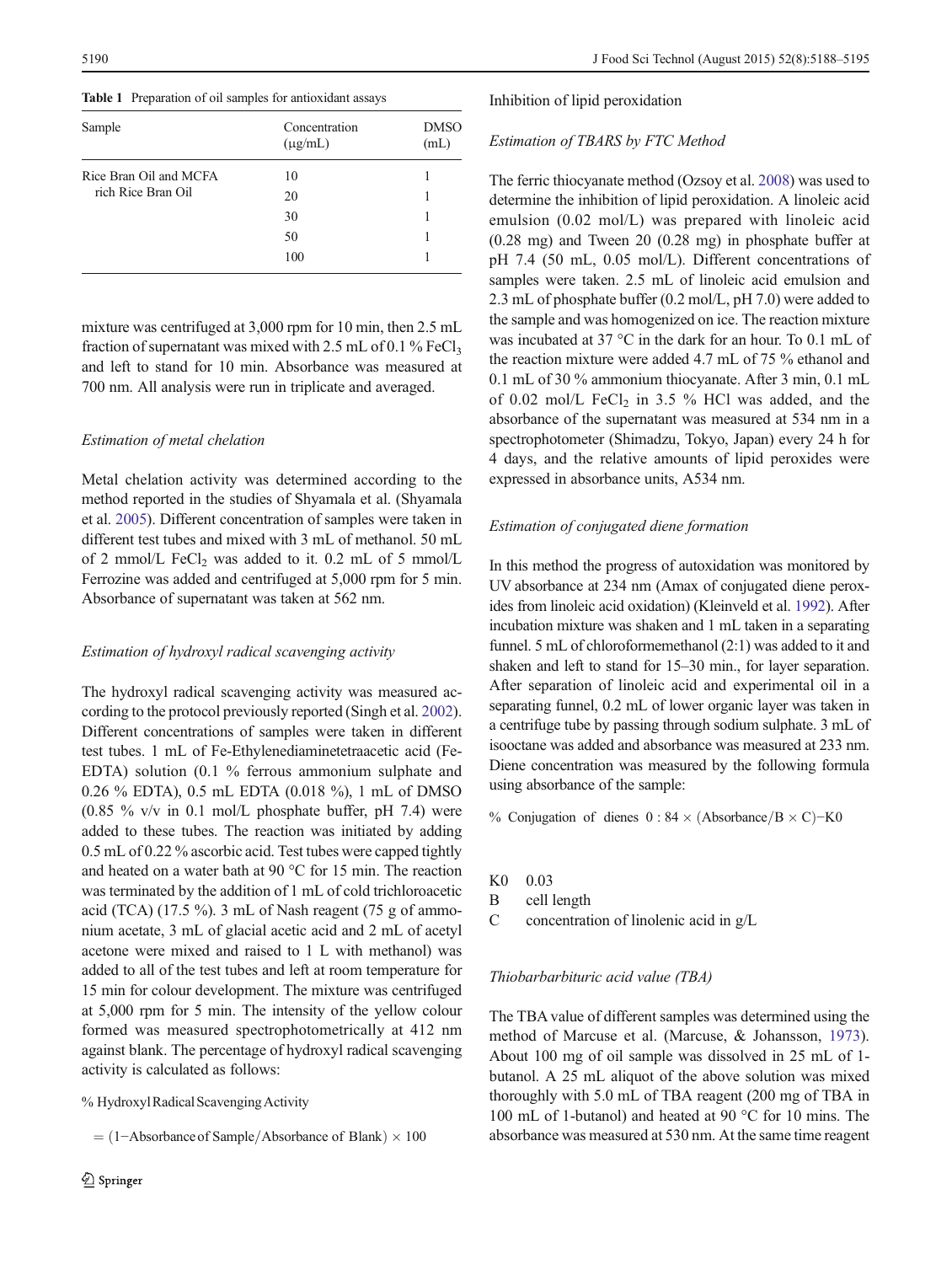blank was also done. The thiobarbituric acid value (mequiv of malonaldehyde/g) was calculated as

$$
TBA value = \frac{50 \times (A-B)}{M}
$$

where A=absorbance of test sample, B=absorbance of blank sample and M=mass of the sample (mg)

#### ABTS radical scavenging activity

The experiment was carried out using an improved ABTS decolorization assay, which involves the generation of ABTS+chromophore by the oxidation of ABTS with potassium persulfate. It is applicable for both hydrophilic and lipophillic compounds The ABTS radical cation was generated by adding 7 mM stock solution of ABTS and 2.45 mM potassium persulfate together in 10 mL distilled water and was allowed to stand overnight in the dark at room temperature. The absorbance was maintained to 0.65–0.75 range with ethanol before the assay (Arnao et al. [2001\)](#page-7-0). Several concentrations of the samples were prepared and added to 800 mL ABTS solution. The solutions were allowed to stand for 8 min. A control and blank was also performed simultaneously. Experiments were carried out in triplicate, and the mean values were taken. The absorbance was read at 734 nm at kinetic mode.

#### Nitric oxide radical scavenging assay

The nitric oxide scavenging ability of the extracts was observed by its reaction with sodium nitroprusside (SNP) (Marcocci et al. [1994\)](#page-7-0). The compound SNP is known to decompose in aqueous solution at physiological pH (7.2), producing nitric oxide. Under aerobic conditions, nitric oxide reacts with oxygen to produce stable products (nitrate and nitrite), the quantities of which can be determined using Griess reagent. Various concentrations of the samples were taken and made up to 100 mL using phosphate-buffered saline at pH 7.44. To this, 1 mL of SNP solution (5 mM) was added. The tubes were incubated at 29 °C for 150 min. An aliquot (100 mL) of the incubated solution was removed and diluted with 100 mL of Griess reagent. The absorbance of the chromophore that formed during diazotization of the nitrite with sulfanilamide and sub sequent coupling with naphthylethylenediaminedihydrochloride was immediately read at 546 nm, and a graph was plotted with concentration along X-axis and absorbance along Y-axis. TBHQ was used as the standard. The percentage radical scavenging capacity was determined using the following formula:

$$
\% RSA = [(Ao-As)/Ao] \times 100
$$

where Ao is the absorbance of control without tested samples, and As is the absorbance of tested samples, and IC50 values were calculated and expressed in μg/mL.

# β-Carotene bleaching

Antioxidant activity of essential oils was determined using β-Carotene bleaching test (Abd El-Baky and El-Baroty [2008\)](#page-7-0). Approximately 10 mg of β-Carotene was dissolved in 10 ml of chloroform. The carotene-chloroform solution, 0.2 ml, was pipette into a boiling flask containing 20 mg linoleic acid and 200 mg Tween 40. Chloroform was removed using a rotary evaporator to the residue, 50 ml of distilled water was added slowly with rigorous agitation to form an emulsion. Five ml of the emulsion were added to a tube containing 0.2 ml of oil samples dissolved in DMSO and the absorbance was measured immediately measured at 470 nm against blank, consisting of an emulsion without the carotene. The tubes were placed in water bath at 50 °C and the oxidation was measured spectrometrically by measuring the absorbance at 470 nm over a period of 60 min. Control samples contained 10 μl of water instead of the oil samples. The antioxidant activity was expressed as inhibition percentage with reference to the control after a 60 min incubation using the following equation: AA=100(DRc-DRs)/DRc, where AA=antioxidant activity; DRc=degradation rate of the control= $[ln(a/b)/60]$ ; DRs=degradation rate in presence of the sample= $\frac{ln(a/b)}{2}$ 60]; a=absorbance at time 0;b=absorbance at time 60 min.

# Statistical analysis

All the data are presented as means with their standard errors. Statistical comparisons between groups were performed using one way ANOVA.

## Results and discussion

Changes in fatty acid composition

Analysis of the medium chain fatty acid rich RBO showed that caprylic acid rich RBO contained 14.00 % caprylic acid (C8), capric acid rich RBO contained 13.43 % capric acid (C10) and lauric acid rich RBO contained 13.11 % lauric acid (C12). The fatty acid compositions of the MCFA rich RBOs, are given in Table [2.](#page-4-0)

#### Scavenging effect on DPPH

RBO and MCFA rich RBO showed a dependent DPPH radical scavenging effect. From Fig. [1](#page-4-0) it is evident that as the concentration of sample increased, the scavenging effect also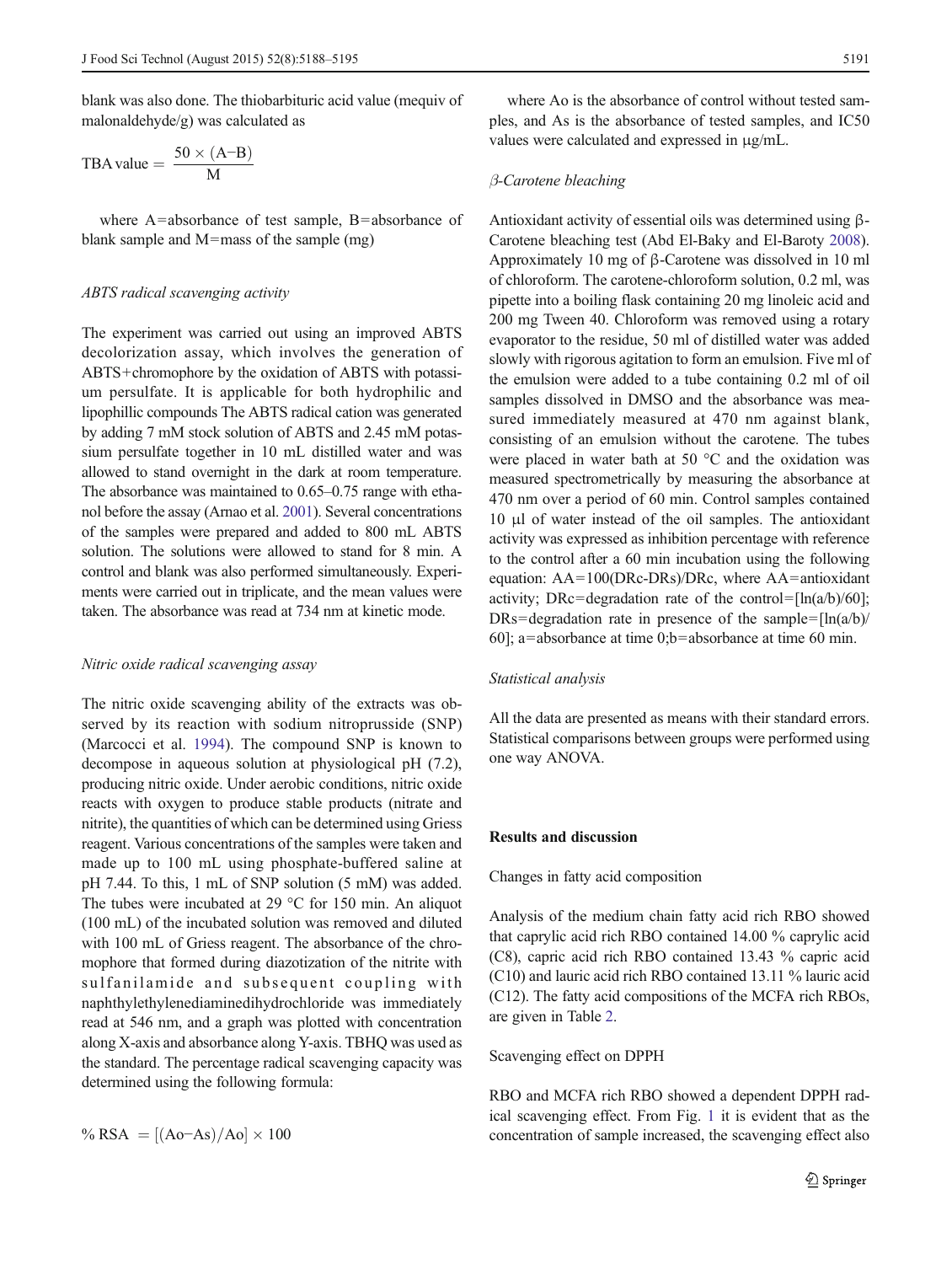| Fatty<br>acid<br>Sample <sup>\</sup> | Fatty acid $(\% w/w)$ |                  |                  |                 |                  |                 |                  |                  |                |  |
|--------------------------------------|-----------------------|------------------|------------------|-----------------|------------------|-----------------|------------------|------------------|----------------|--|
|                                      | $C_{8:0}$             | $C_{10:0}$       | $C_{12:0}$       | $C_{14:0}$      | $C_{16:0}$       | $C_{18:0}$      | $C_{18:1}$       | $C_{18:2}$       | $C_{18:3}$     |  |
| Rice Bran Oil                        |                       |                  |                  | $0.28 \pm 0.03$ | $17.10 \pm 0.09$ | $1.90 \pm 0.06$ | $48.27 \pm 0.12$ | $31.35 \pm 0.55$ | $1.1 \pm 0.02$ |  |
| Caprylic acid rich RBO               | $14.00 \pm 0.14$      | —                | $\equiv$         | $0.29 \pm 0.03$ | $13.77 \pm 0.11$ | $1.90 \pm 0.03$ | $40.76 \pm 0.16$ | $28.28 \pm 0.20$ | $1.0 \pm 0.01$ |  |
| Capric acid rich RBO                 |                       | $13.43 \pm 0.32$ | $\equiv$         | $0.27 \pm 0.02$ | $10.44 \pm 0.10$ | $1.89 \pm 0.02$ | $43.39 \pm 0.28$ | $29.58 \pm 0.29$ | $1.0 \pm 0.01$ |  |
| Lauric acid rich RBO                 |                       |                  | $13.11 \pm 0.12$ | $0.27 \pm 0.02$ | $10.56 \pm 0.18$ | $1.88 \pm 0.01$ | $45.29 \pm 0.22$ | $27.89 \pm 0.21$ | $1.0 \pm 0.01$ |  |

<span id="page-4-0"></span>Table 2 Fatty acid composition of native rice bran oil and medium chain fatty acid rich rice bran oils

Values are Mean $\pm$ S.D (*n*=3)

increased. MCFA rich RBO showed better scavenging effect than RBO among which caprylic acid rich RBO showed maximum scavenging effect.

## Changes in reducing power

For the measurement of reducing ability of  $Fe^{3+}$  to  $Fe^{2+}$ transformations in the presence of oil samples are shown in Fig. 2. From the figure the reducing power of all samples was found to be significantly higher in MCFA rich rice bran oil than in RBO and depended on the concentration of the oil samples. Moreover the reducing power of caprylic acid rich RBO was much higher in comparison to lauric acid rich RBO.

## Changes in metal chelation activity

The metal chelation activity of the oil samples are shown in Fig. [3.](#page-5-0) From the figure the metal chelation activity of MCFA rich rice bran oil was found to be significantly higher than RBO and The metal chelation activity increased with the increase in the concentration of the oil samples. Moreover



Fig. 1 Radical scavenging effect of oil samples on 2,2-diphenyl-1 picrylhydazyl radical (Values are Mean±S.D)

the metal chelation activity of caprylic acid rich RBO was much higher in comparison to lauric acid rich RBO.

Changes in hydroxyl radical scavenging activity

This method was based on scavenging of the hydroxyl radicals in presence of antioxidant. The Fig. [4](#page-5-0) shows the changes in hydroxyl radical scavenging activity of oil samples. Results depicted that all the oil samples possess a hydroxyl radical scavenging activity, but there was a significant difference in the scavenging activity of RBO and MCFA rich RBO. MCFA rich RBOs showed much better scavenging activity in comparison to RBO.

#### Changes in TBARS by FTC method

The initial value of lipid peroxidation was measured using a linoleic acid system. In this assay, a hydroperoxide formed from a lipid i.e. linoleic acid oxidizes a ferrous ion to a ferric ion which is monitored by a thiocyanate complex spectrophotometrically. The inhibitory effect toward oxidation from ferrous ion to ferric ion by antioxidants is evaluated by



Fig. 2 Antioxidative effect of oil samples in reducing power system (Values are Mean±S.D)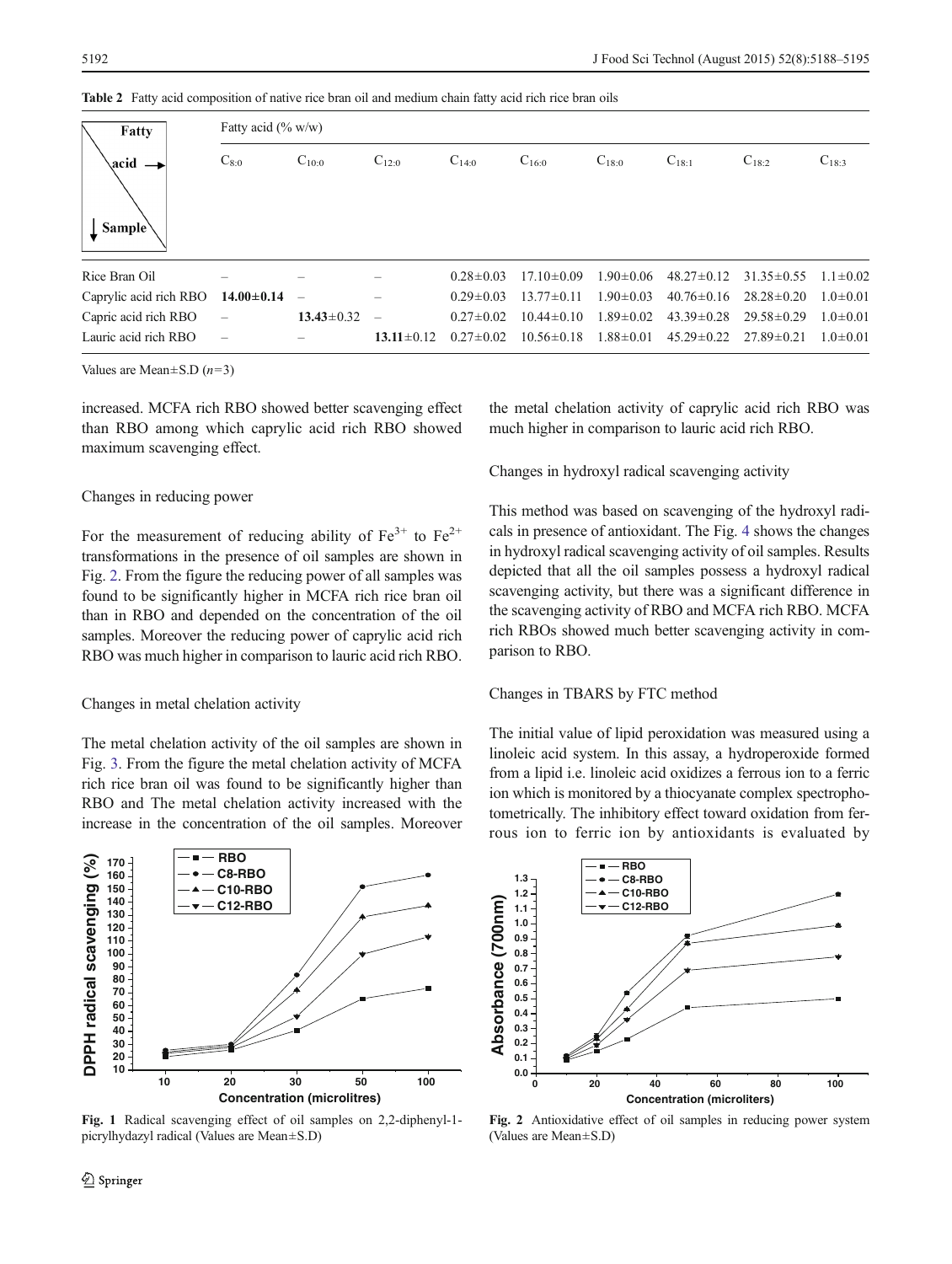<span id="page-5-0"></span>

Fig. 3 Antioxidative effect of oil samples in metal chelation activity (Values are Mean±S.D)

monitoring the formation of ferric thiocyanate complex. A low absorbance value indicates a high level of antioxidant activity. From the inhibitor activities against lipid peroxidation in linoleic acid caused by oil samples shown in Fig. 5 it is clear that MCFA rich RBOs have higher antioxidant activity than RBO. Caprylic acid rich RBO showed the highest antioxidant activity. The activity increased with the increase in the number of days of incubation.

#### Changes in conjugated diene formation

The term conjugated diene is defined as a moiety with two double bonds separated by a single bond. This kind of moiety doesnot normally occurs in unsaturated fatty acids. However, a conjugated diene is readily formed from a moiety with two double bonds separated by a single methylene group, which occurs most commonly in polyunsaturated fatty acids, by the action od reactive oxygen species and oxygen. Once conjugated diene is formed it can be monitored spectrophotometrically



Fig. 4 Hydroxyl radical scavenging activity of oil samples (Values are Mean±S.D)



Fig. 5 Inhibition of lipid peroxidation by oil samples (Values are Mean $\pm$ S.D)

(Moore and Roberts [1998](#page-7-0)). Conjugated diene formation assay was performed with 100 μl of oil sample as this concentration showed highest antioxidant activity. Results from Fig. 6 showed the higher inhibitory effect of MCFA rich RBO in comparison to RBO on diene formation during lipid peroxidation. Number of days increased the diene formation by incorporation of MCFA in RBO.

#### Changes in TBA value

During the oxidation process, peroxides are generally decomposed to lower molecular weight compounds; one such compound is malondialdehyde, which is measured by TBA method. Malondialdehyde is used as an index of lipid peroxidation which was determined by a third order derivative spectrophotometric method. From Fig. [7](#page-6-0) it is evident that MCFA rich RBO is more effective in comparison to RBO. Moreover caprylic acid rich RBO is more effective against the oxidation process.



Fig. 6 Inhibition effect of oil samples on conjugated diene formation during lipid peroxidation (Values are Mean±S.D)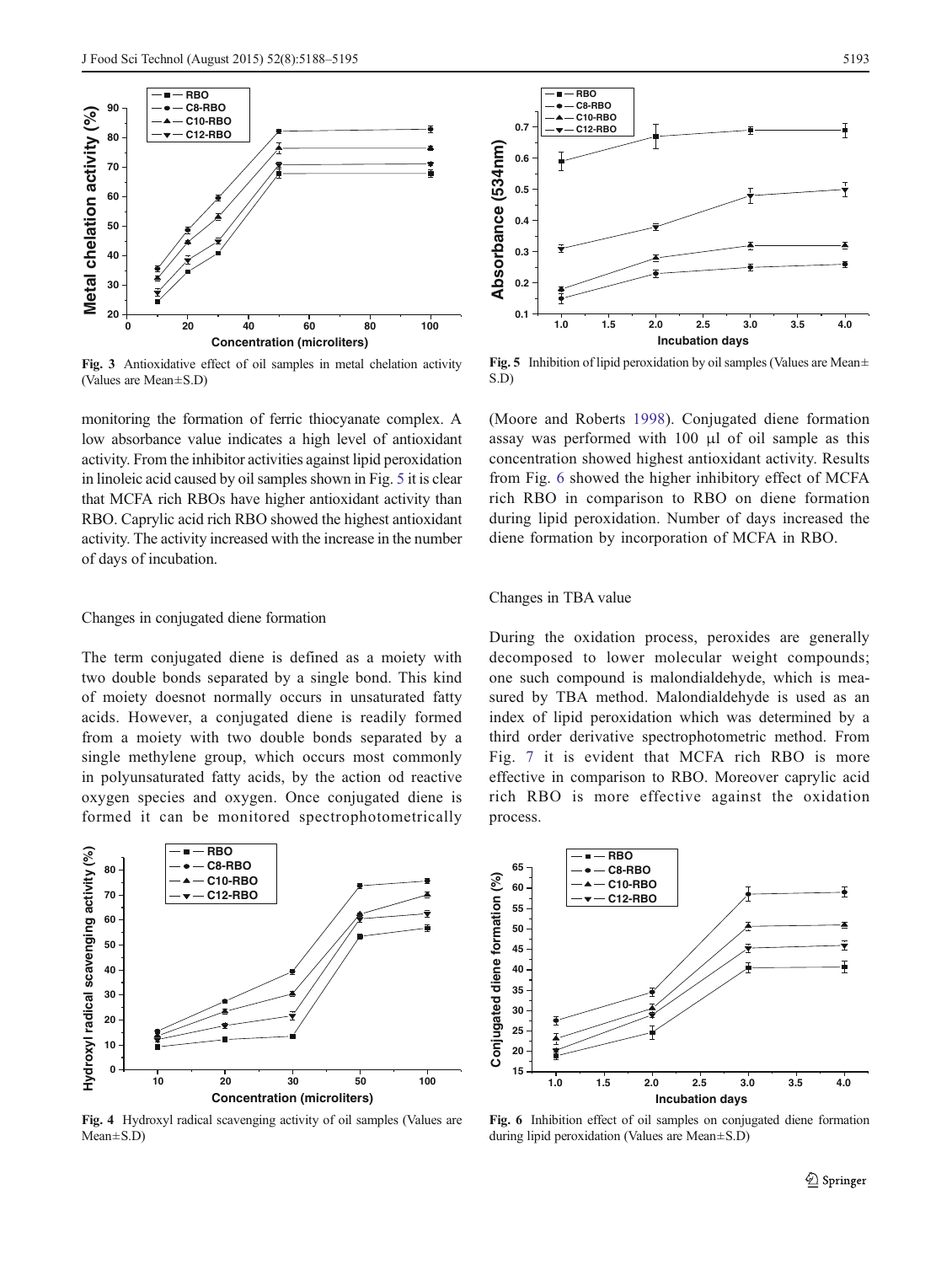<span id="page-6-0"></span>

Fig. 7 Antioxidative effect of oil samples in terms of TBAValue (Values are Mean±S.D)

Changes in ABTS radical scavenging activity

The ABTS assay, which is also called the ABTS radical assay, has been widely used to evaluate antioxidant activities of different food components due to its applicability in both aqueous and lipid phases (MacDonald-Wicks et al. [2006](#page-7-0)). A stable ABTS radical cation, which has a bluegreen chromophore absorption, was produced by oxidation of ABTS with potassium persulphate prior to addition of antioxidants (Re et al. [1999](#page-7-0)). The antioxidant capacity of the oil samples are determined by the decolourization of the ABTS, by measuring the reduction of the radical cation as a percentage inhibition of absorbance. The oil samples were able to reduce the stable radical, indicating that the oil possessed hydrogen-donating capabilities and acted as antioxidants, which can scavenge the long-lived ABTS radical cation. Results of the ABTS radical scavenging assay as depicted in Fig. 8 shows that caprylic acid rich RBO showed maximum radical scavenging activity and RBO showed the least. With the increase in concentration of oil samples the ABTS radical scavenging increased.



Fig. 8 ABTS radical scavenging activity of oil samples (Values are Mean±S.D)



Fig. 9 Nitric oxide radical scavenging activity of oil samples (Values are Mean±S.D)

Changes in Nitric oxide radical scavenging activity

Nitric oxide radicals produced by vascular endothelium is important in the regulation of blood flow, but at different pathological conditions, excess nitric oxide radicals are formed, and this in turn affects the blood flow. The excess nitric oxide formed in the body must be scavenged to avoid their harmful ill effects to cellular components that results in inflammation, cancer and severe other disease conditions (Alderton et al. [2001\)](#page-7-0). Caprylic acid rich RBO showed the highest nitric oxide radical scavenging activity and RBO alone showed the least (Fig. 9).

# Changes in β-Carotene bleaching

It has long been known that β-Carotene reacts with the peroxyl radical to produce β-Carotene epoxides (Tsuchihashi et al. [1995](#page-7-0)). Therefore, β-Carotene has received attention as a radical scavenger or antioxidant. Later an antioxidant assay using β-Carotene combined with lipids, such as linoleic acid, was established. Linoleic acid form a peroxyl radical in the presence of reactive oxygen species and  $O<sub>2</sub>$ . This peroxyl radical reacts with β-Carotene to form a stable β-Carotene



Fig. 10 β-carotene bleaching activity of oil samples (Values are Mean $\pm$ S.D)